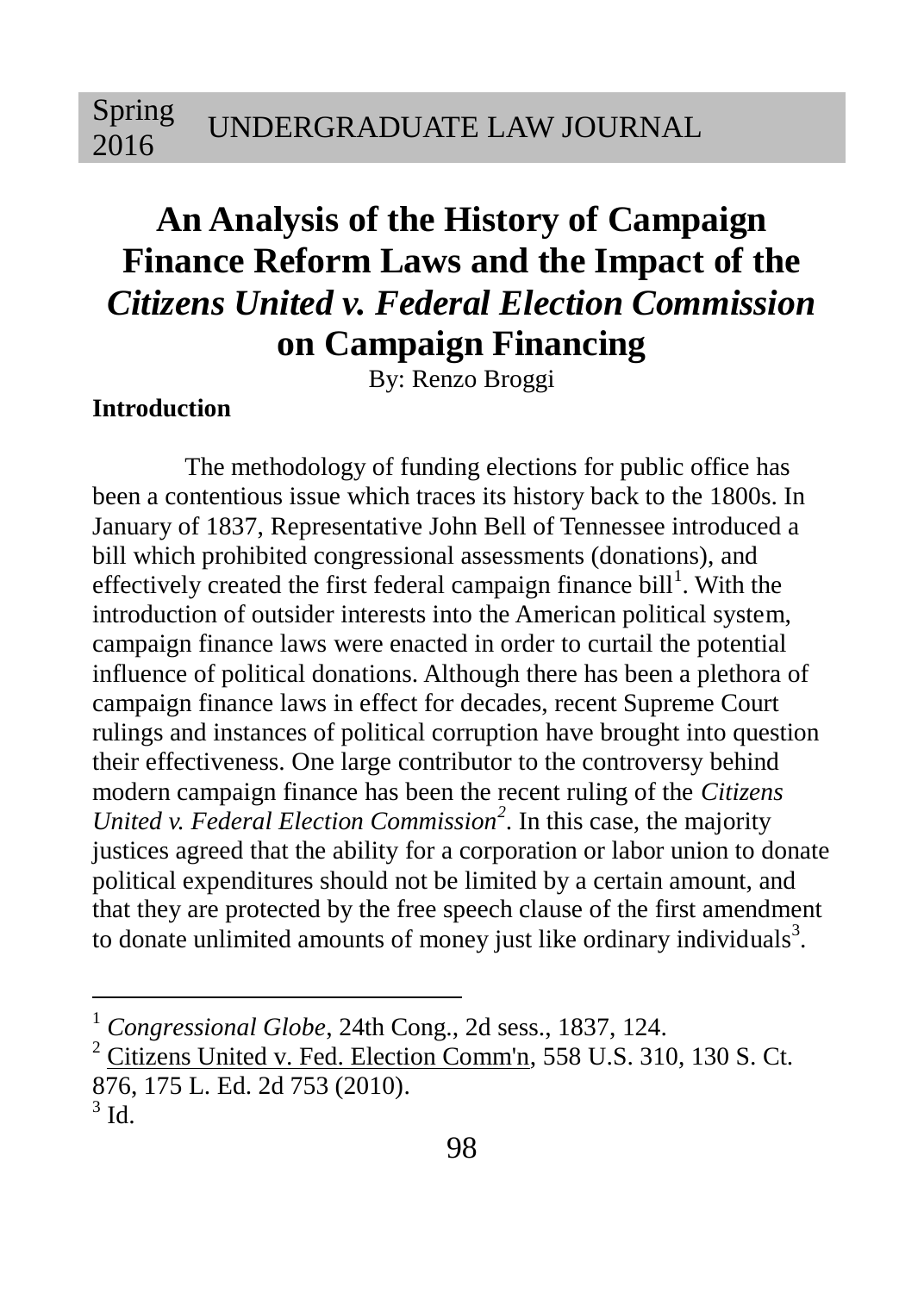The ruling expanded political power and access to non-profit groups and corporations, which has in turn seen an increase in the amount of money being involved in political elections. Ultimately, this influx in private interest donations and involvement has resulted in the effectiveness of campaign finance laws being undermined.

## **The History and Evolution of Campaign Finance**

In the 1837, John Bell formed the precedent for campaign finance laws with his bill against congressional assessments  $\left($  donations $\right)$ <sup>4</sup>, which would pave the way for modern day campaign finance laws. During the time, "assessments were created explicitly to finance party organization"<sup>5</sup> and considered to have an influence in how policymakers voted. While the possibility for corruption was considered a problem at the time, campaign contributions were not seen as a prevalent influence of policy. Seemingly, campaign finance remained an insignificant issue for decades, and was not brought back into the public sphere of attention until around the 1970s.

With the formation of Political Action Committees (PACs), collective groups were able to contribute up to \$5,000 per year to political candidates<sup>6</sup> and to mobilize their political interests. Accordingly, "PACs have given nearly \$3 billion to congressional

<sup>4</sup> Mutch, Robert E., *The First Federal Campaign Finance Bills*, Journal of Policy History 14.01 (2002): 30-48.

 $<sup>5</sup>$  Id.</sup>

<sup>6</sup> Clayton D. Peoples., *Campaign Finance and Policymaking: PACs, Campaign Contributions, and Interest Group Influence in Congress*, Sociology Compass 7.11 (2013): 900-13.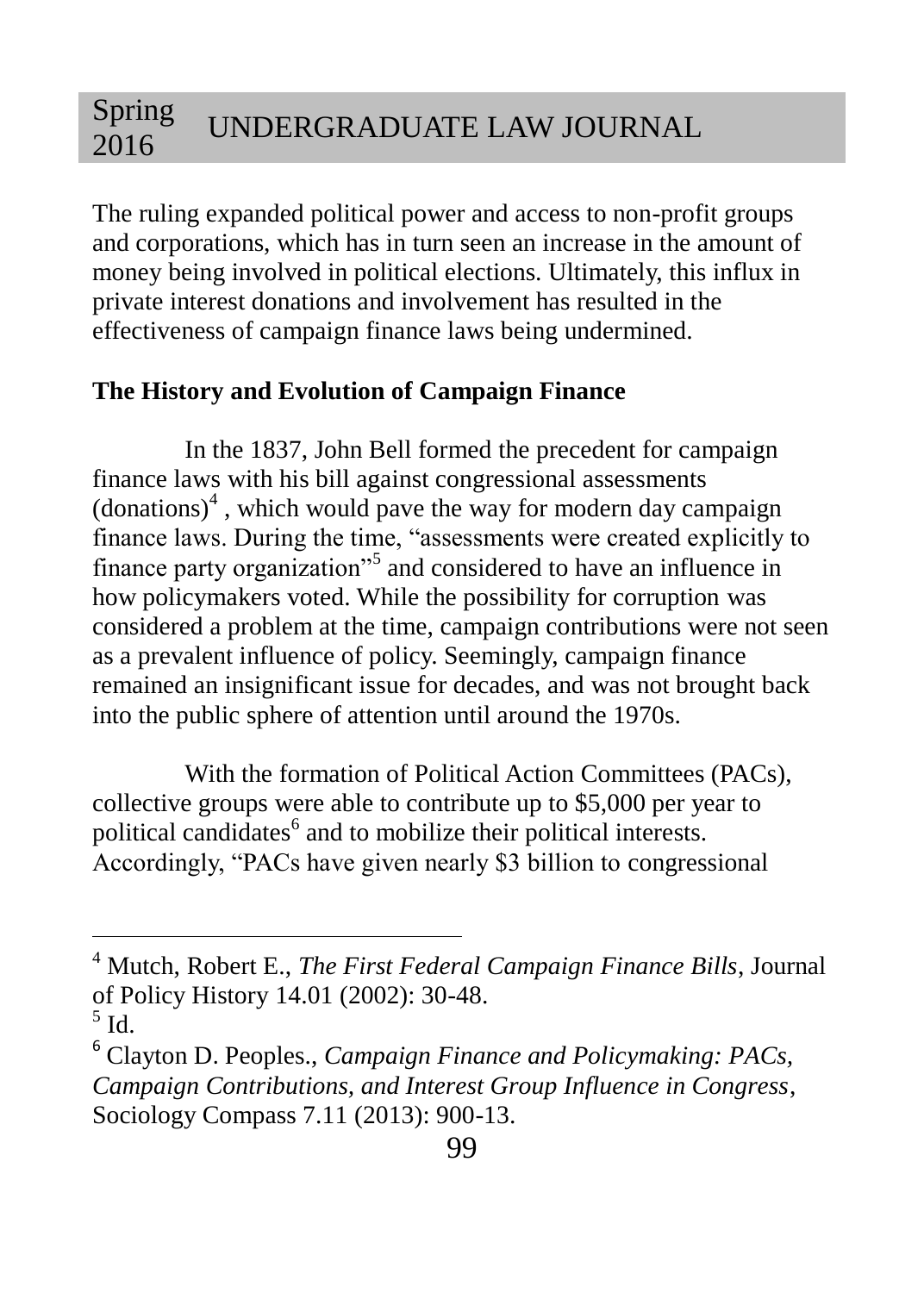candidates over the past 20 years (1991-2010). $\cdot$ <sup>7</sup> The large number of donations from PACs alone has demonstrated their effectiveness in mobilizing support for a certain issue, and how collective resources can be used to influence new ideas. PACs also have an effect on the amount of contact ordinary citizens have with legislators, shifting the majority of access to lobbying groups and political donors.

For instance, "research shows that PACs and lobbyists that are in frequent contact with lawmakers are much more successful in getting their message across."<sup>8</sup> Although it cannot be said for certain that the money donated through PACs is directly influencing policymakers' decisions, it can be noted that PACs have allowed for seemingly ordinary individuals to have a greater amount of access to those in power in the political sphere.

While this tactic might seem beneficial to those involved in PACs, the concept of having to buy "access" from politicians in order to be heard makes politicians envoys for those who have donated money to or are involved with PACs. Although PACs have provided for an easy and efficient way to have monetary influence in the political system, early American politicians were weary of allowing money to be involved in elections, and tried to regulate against it. For instance, while the introduction of monetary donations in the American political system was not a foreign concept, yet both sides of the political spectrum decried 'the use of money' in elections, which suggests awareness of something new in the way campaigns were to be financed<sup>9</sup>

 $^9$  Id.

 $\overline{a}$  $^7$  Id.

 $^8$  Id.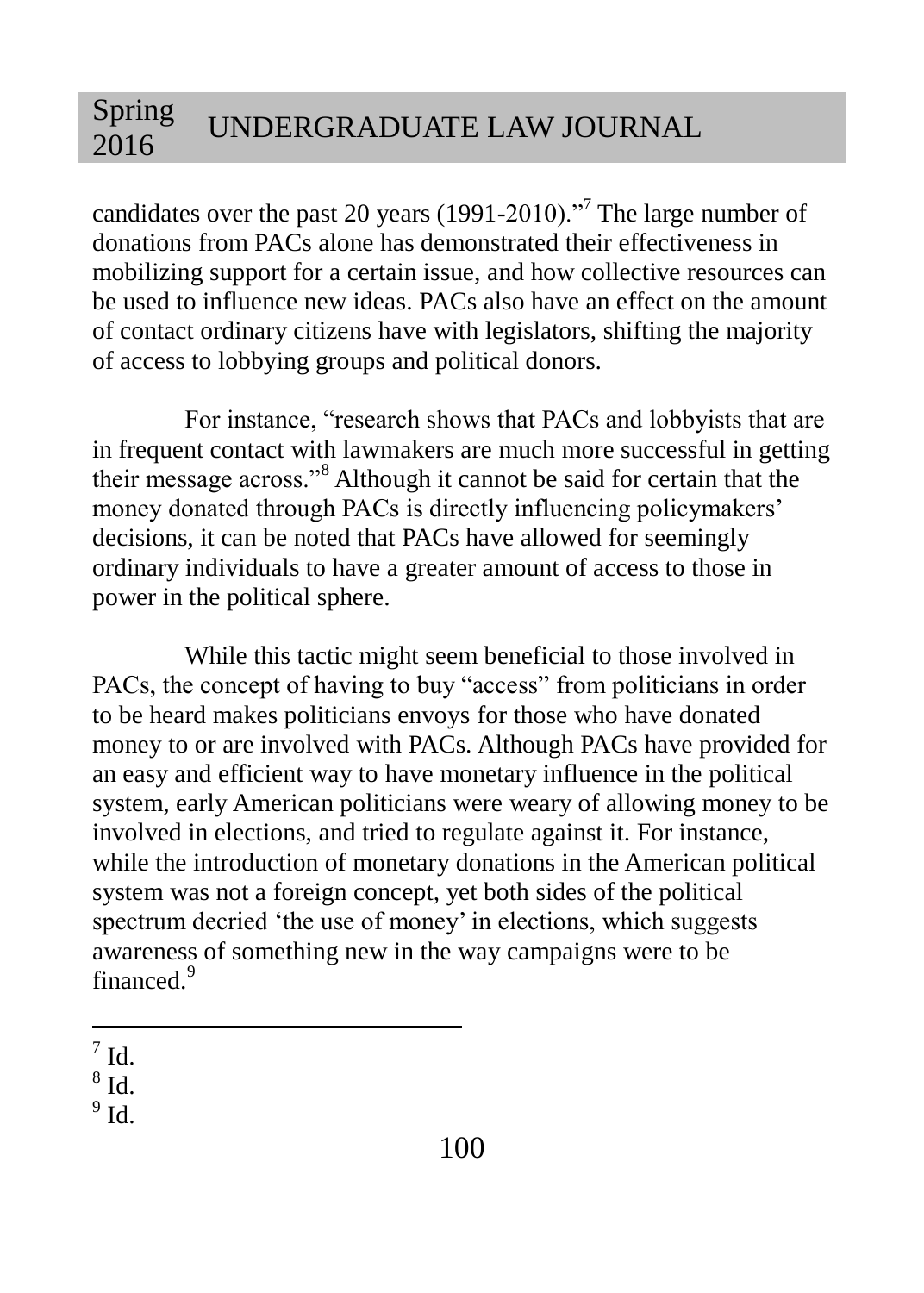Although both sides decried "the use of money" in politics, what that term meant was never clearly established. Those in power in 1840 did not fully comprehend the implications of the influence of outsider money in the political system, but they were wary enough to realize that there were some potential negative implications, noted by their vague terminology. Had the framers of the original finance reform laws not used such vague terminology in regards to "the use of money in elections,"<sup>10</sup> stricter laws might have existed which could have resulted in a drastically different country.

As a result of the vague wording used by the founders of campaign finance laws, vague laws were implemented regarding how campaign finance was handled. The opportunities for early strict campaign finance laws were lost in vague terminology, and the problem has grown incrementally worse. Currently, PACs are not allowed to coordinate with candidates and they have annual limits on the amount of money which can be donated per year. The vague definitions have enabled new alternatives to emerge as facets of the American political system. Groups, such as Super PACs and non-profits have become the method of choice for obtaining political "access" in a post *Citizens United<sup>11</sup>* America, and have even fewer restrictions than regular PACs.

### **Campaign Finance over the past few decades**

Beginning in the 1970s, campaign finance reform became a popular issue among the American electorate. As time went on, more regulations were implemented in the hopes of curtailing the corrupting

 $\overline{a}$  $^{10}$  Id.

 $11$  Id.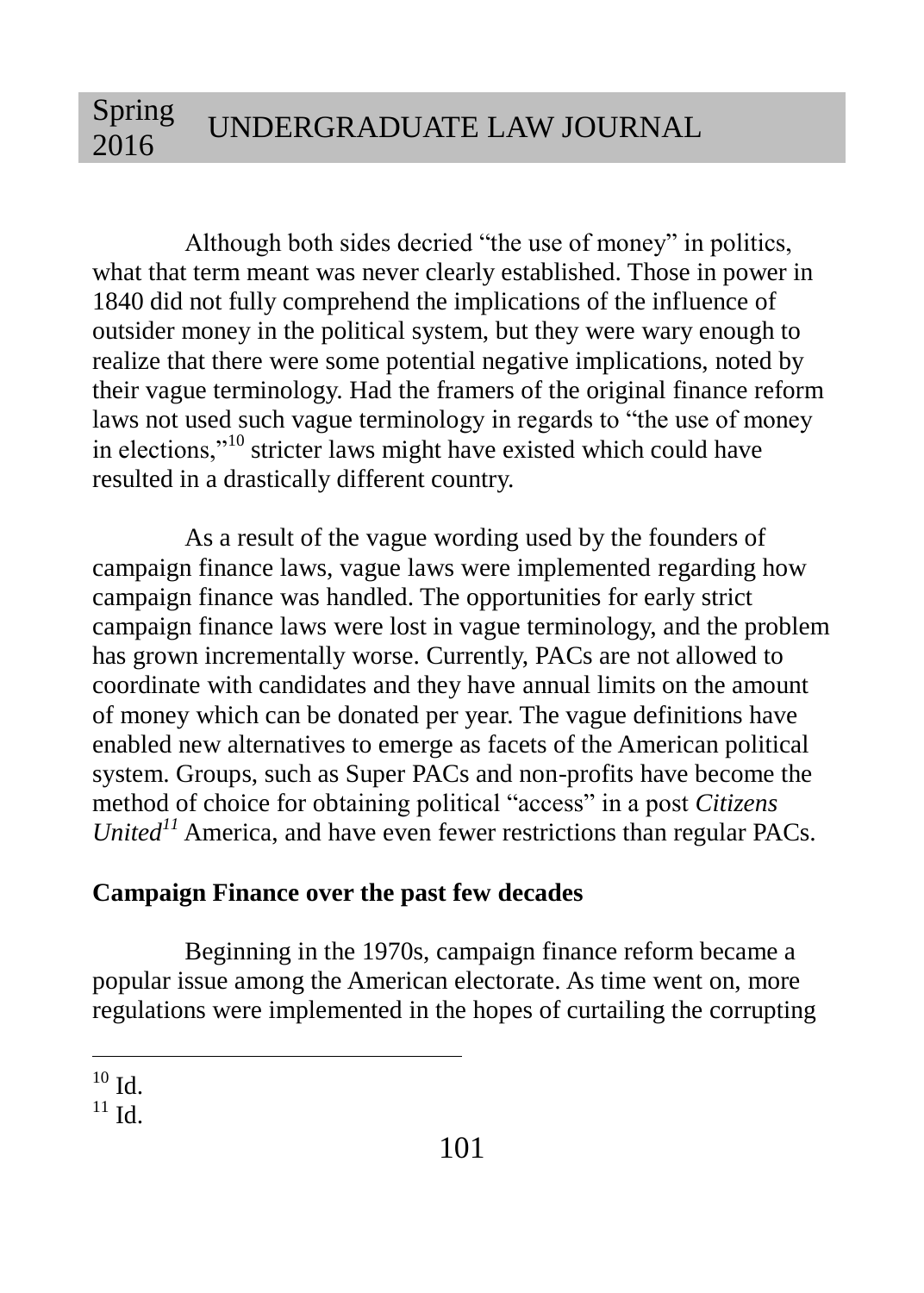influence of money in the political system. Beginning in 1971, the Federal Election Campaign  $Act^{12}$  sought to disclose campaign contributions and wanted to place a cap on advertising expenditures.<sup>13</sup> Ironically, this was the same Act which created  $PACs$ ,  $14$  which were initially created to curtail large amounts of spending. While the Federal Election Campaign Act  $(FECA)^{15}$  tried to limit the amount of money in the political system, some believe it did the opposite by laying the foundation for PACs and for their future evolutions, such as Super PACs.

It did not take long for the actions of the FECA to be challenged. In 1974, the case of *Buckley v. Valeo<sup>16</sup>* resulted in the following:

- limitations of independent expenditures were held to violate the 1st amendment,
- the Court struck down spending caps on certain expenditures by candidates, and
- the Court upheld party restrictions between party members and donors.<sup>17</sup>

While it only took 2 years for the actions of FECA to be challenged, regulations were heavily implemented on communications between party members and donors, and policies regulating the influence of

 $12$  52 U.S.C.A. § 30101 (West).

<sup>13</sup> Anonymous. *Restoring Electoral Equilibrium in the Wake of Constitutionalized Campaign Finance*. Harvard Law Review 124.6 (2011): 1528-49.

 $^{14}$  Id.

 $^{15}$  Id.

<sup>&</sup>lt;sup>16</sup> Buckley v. Valeo, 424 U.S. 1, 96 S. Ct. 612, 46 L. Ed. 2d 659 (1976).  $^{17}$  Id.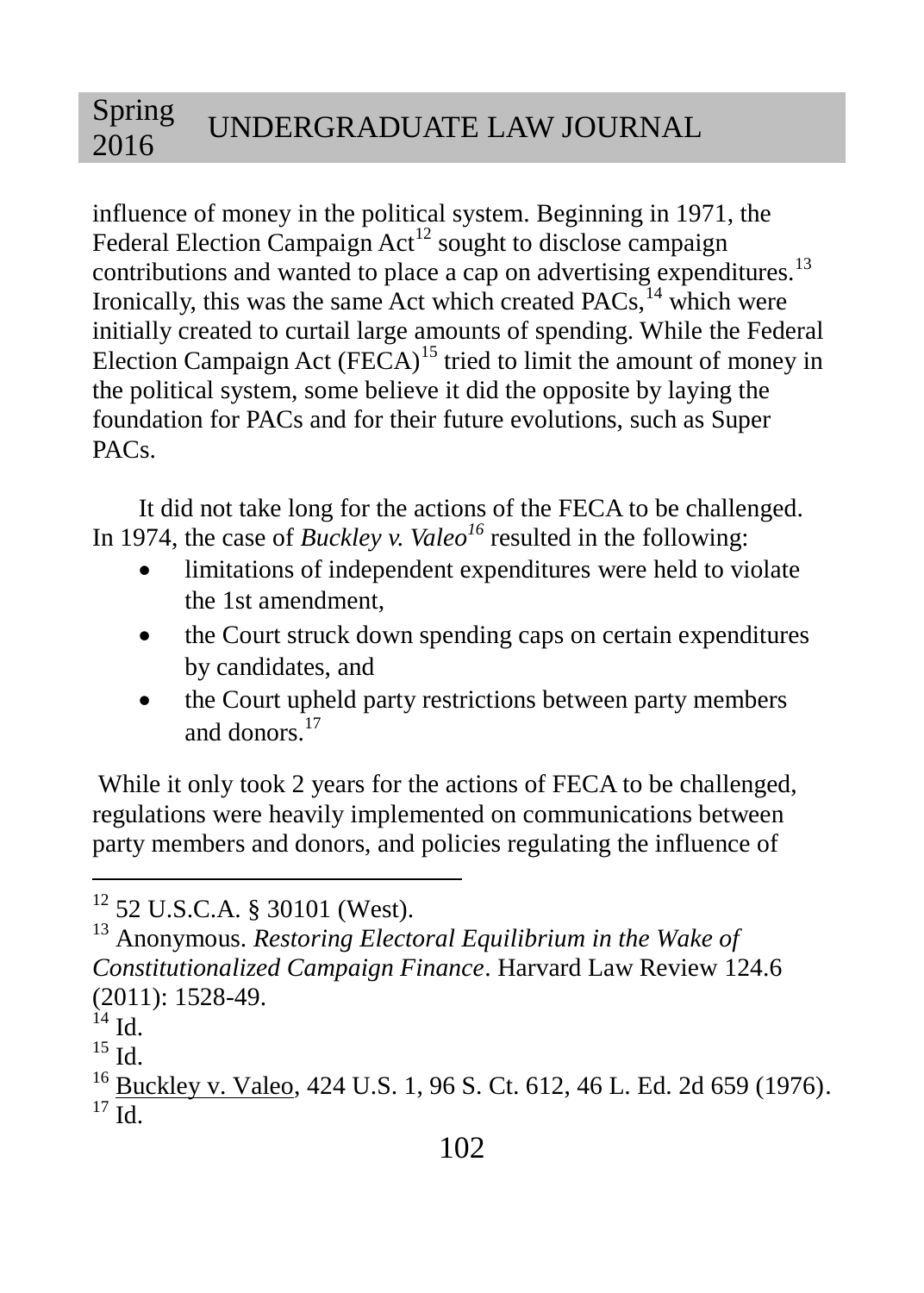money in the political system were overall weakened. Though there may be legal regulations which are bound to prevent quid pro quos agreements, it is noted that there is a "Social Model of Contributing," which essentially states that contributions usually involves years of back and forth favors which eventually culminate into favorable policy implementation.<sup>18</sup>

This type of quid pro quo is very subtle and gradual, and is very hard to detect. There doesn't appear to be any definitive way to prevent this type of favor exchange. But certain cases resulted in findings that there must be definitive limitations and boundaries on campaign donations. In the 1991 case of McCormick v. United States*, 19* the court ruled that it is a federal crime to receive campaign contributions and to return an explicit promise or the promise of an official act.<sup>20</sup> It was made explicitly illegal to take campaign contributions for blatant favors, but many of those activities were already condemned and punishable by treason and corruption laws.

Rulings in cases such as *McCormick* are essentially rubber stamps on the issue of campaign finance reform, and results in nothing actually being done to fix the amount of money flowing into the political system. Although the efforts of FECA were short lived, a new bill introduced in 2002, the Bipartisan Campaign Reform Act  $(BCRA)$ , $^{21}$  sought to ban untraceable money into elections and to

 $^{18}$  Id.

 $\overline{a}$ 

McCormick v. United States (89-1918), 500 U.S. 257 (1991).

 $20$  Id.

 $21$  52 U.S.C.A. § 30125 (West).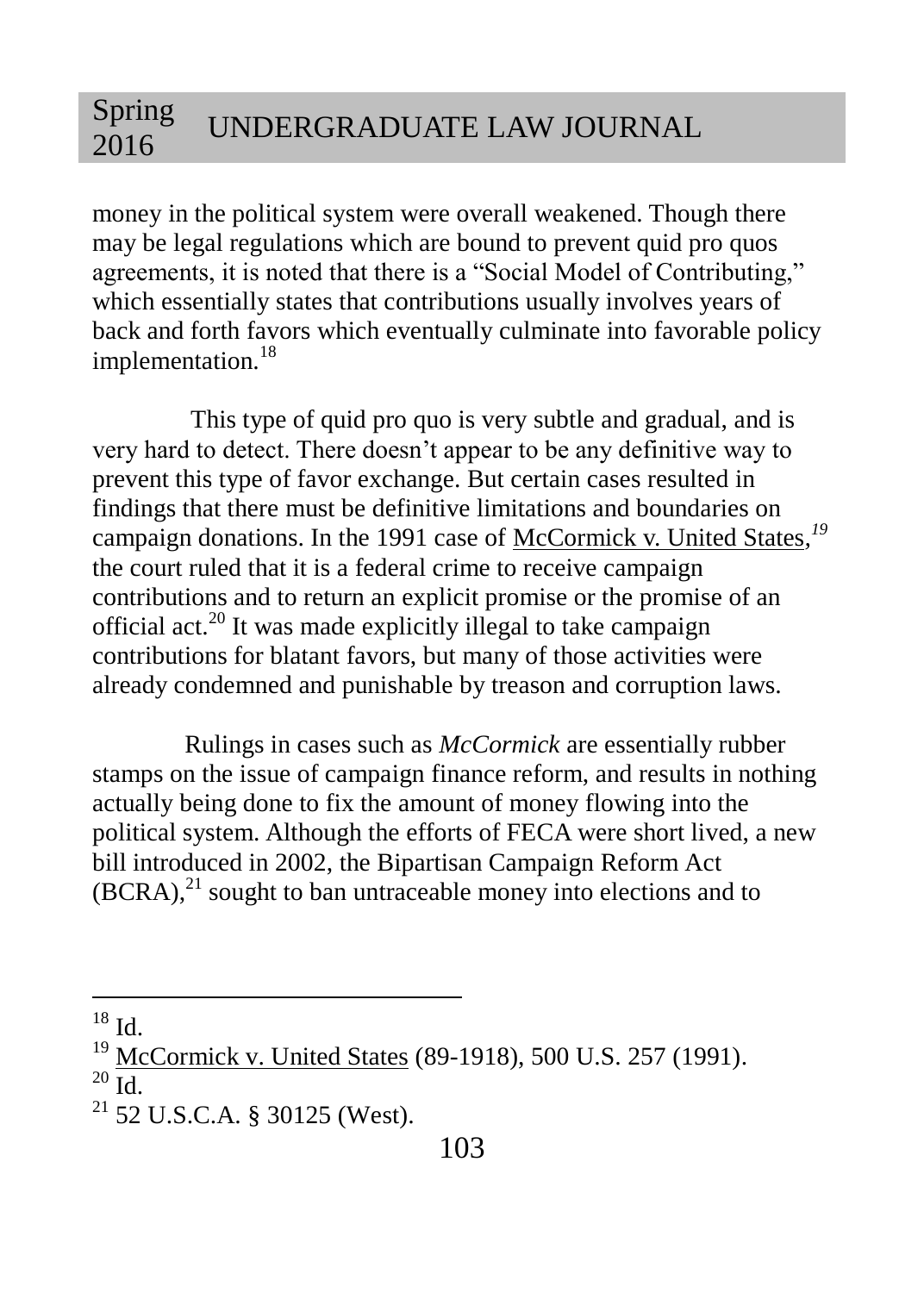minimize these sources of "soft" money.<sup>22</sup> The BCRA also forced all federal candidates to submit to the Federal Election Commission (FEC) regulations for campaign financing and banned the airing of attack ads 30 days within a primary and 60 days within a general election.<sup>23</sup> Regulations such as banning political commercials right before an election might seem to violate the First Amendment at first glance, but history exposes those activities as an effort designed to prevent the manipulation of the public by special interest groups. For instance, a political ad with incorrect information might show 30 days before the election and a voter could be swayed by that misinformation. This bill demonstrated that the issue of campaign finance is one that cuts across party lines, and has people on both spectrums of the political scale fighting for common reform.

The policy seemed to be effective at first, much of the soft money was redirected into tax-exempt organizations used to persuade political opinions. These tax exempt organizations were known as "federally focused 527s," and such groups saw an increase in funding by the  $2004$  election cycle.<sup>24</sup> The supporters against campaign finance reform are very adamant on the interpretation of the First Amendment as precluding the government from restricting or regulating any type of speech, including using money as a tool for speech. But, the supporters of campaign finance reform believe there are other factors which influence anti- campaign finance laws. For instance, it is noted that "the finance, insurance and real estate (or FIRE) sector is the biggest donor

<sup>22</sup> Sheila Krumholz, *Campaign Cash and Corruption: Money in Politics, Post-Citizens United*, Social Research: An International Quarterly 80.4 (2013): 1119-134.

 $^{23}$  Id.

 $^{24}$  Id.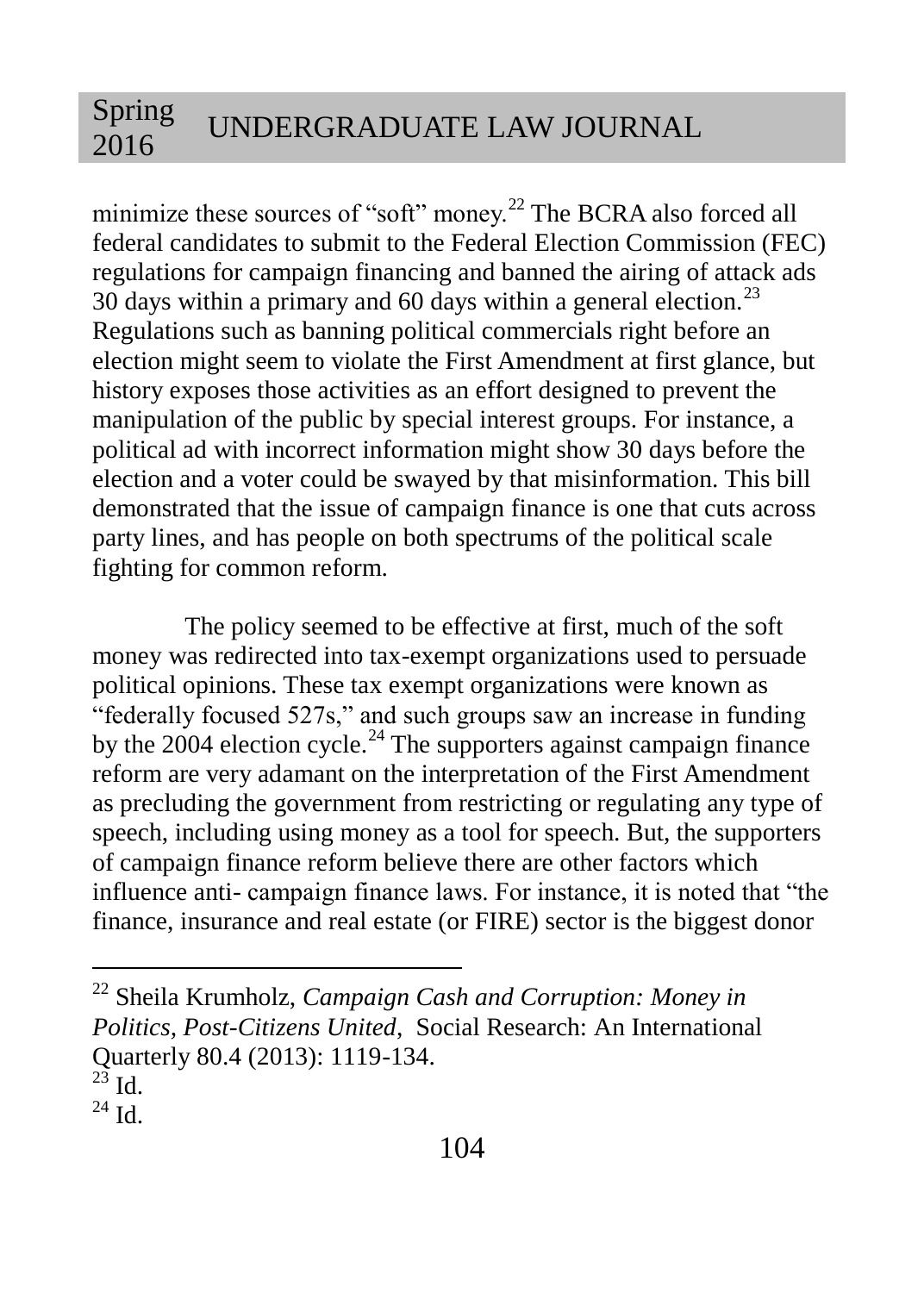of campaign cash to candidates, PACs, and parties in the United States."<sup>25</sup> Industries such as these rely heavily upon current laws and regulations for their success. They are usually actively involved in the political process in order to ensure that they are in a position to influence policy outcomes which are favorable to their business. While there was tremendous support from both political parties in regard to the issue of campaign finance reform, the inefficiency of these laws demonstrates the significance of the role played by money in the American election process.

# *Citizens United* **and its Impact on Campaign Finance**

Being one of the most controversial Supreme Court cases ever decided, *Citizens United v. Federal Election Commission*<sup>26</sup> changed the methods of giving and receiving political contributions. Krumholz, author of *Campaign Cash and Corruption: Money in Politics, Post-Citizens United*, describes the Citizens United case as follows;

 "*Citizens United v. FEC* is a January 2010 Supreme Court case in which the court ruled 5 to 4 to allow corporations and unions to use their general treasuries to pay for independent expenditures, including political advertisements that expressly call for the election or defeat of a candidate, and electioneering communications immediately before an election"<sup>27</sup>

As a result of *Citizens United*, corporations and unions were given greater resources to express their political ideologies, and had the same

 $\overline{a}$  $^{25}$  Id.

 $^{26}$  Id.

 $^{27}$  Id.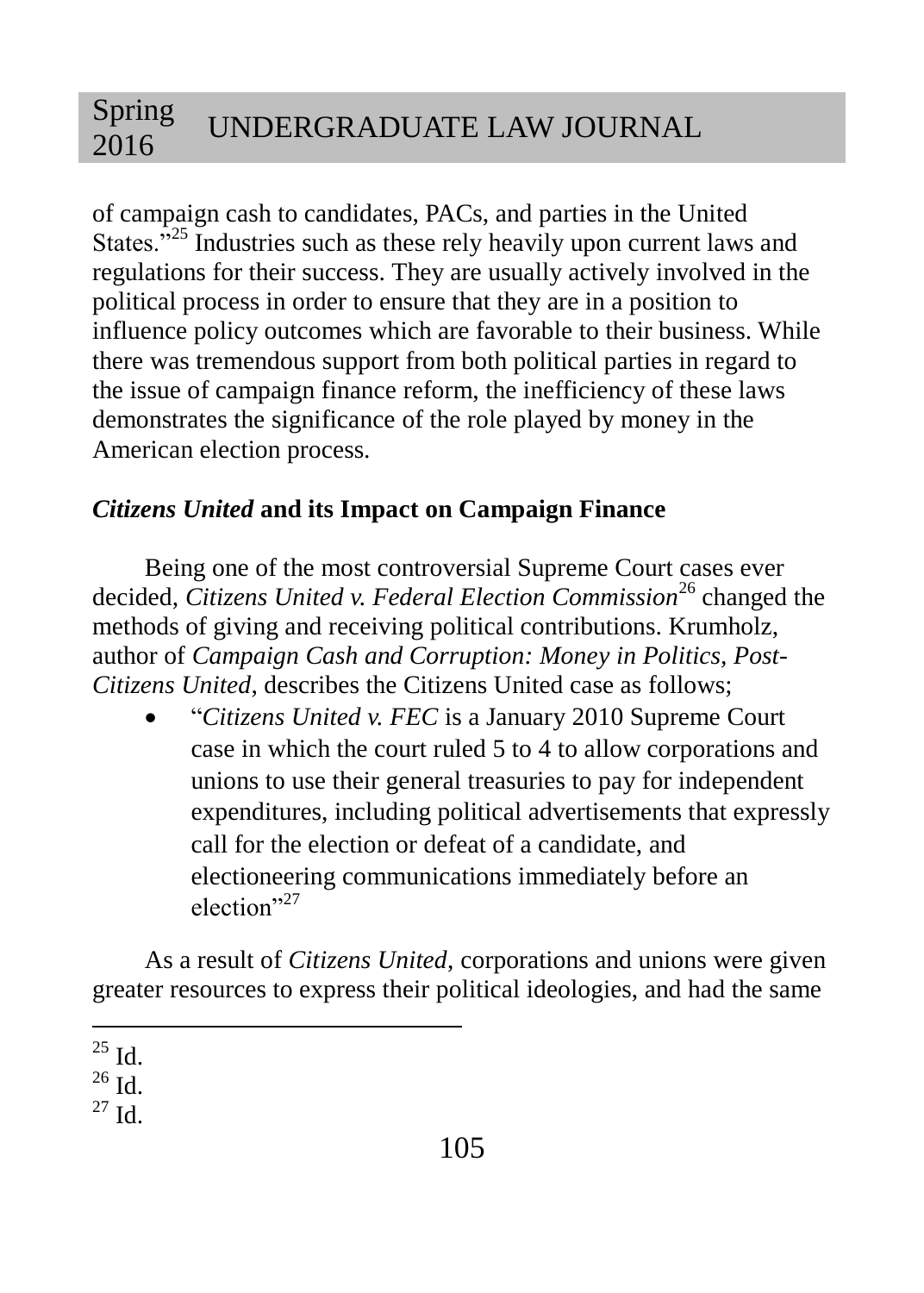freedoms and rights as individual human beings. Accordingly, "the biggest increases in spending came from nonparty groups making independent expenditures."<sup>28</sup>

The findings suggest that although the ruling was not meant to create such a great influx in spending, it achieved its goal of allowing more citizens the opportunity to become politically active. While being considered politically active is usually viewed in a positive light by society, political activism can also be used to further advance individual motives. For instance, it is noted that in 2012, the total (spending) hit \$6.3 billion, a 19 percent increase over 2008 and a 188 percent increase over a decade,<sup>29</sup> and that the effect which the *Citizens United*<sup>30</sup> ruling had in the amount of money being channeled into the political system was ultimately negative (although technically, a net positive).

Not only does the loosening of finance reform laws allow for corporations to have greater access into the American political system, it allows them to have a greater voting power and more influence than an average citizen, which creates a clear and distinct dichotomy between the two worlds. Another contrast which has arisen from the outcome of *Citizens United* is regarding the increased advocacy towards super PACs and  $501(c)(4)$  organizations.  $501(c)(4)$ organizations are non-profit, charity groups which can participate in the election process, but does not have to be officially registered with the  $FEC<sup>31</sup>$ 

 $\overline{a}$  $28$  Id.

 $^{29}$  Id.

 $30$  Id.

 $31$  Id.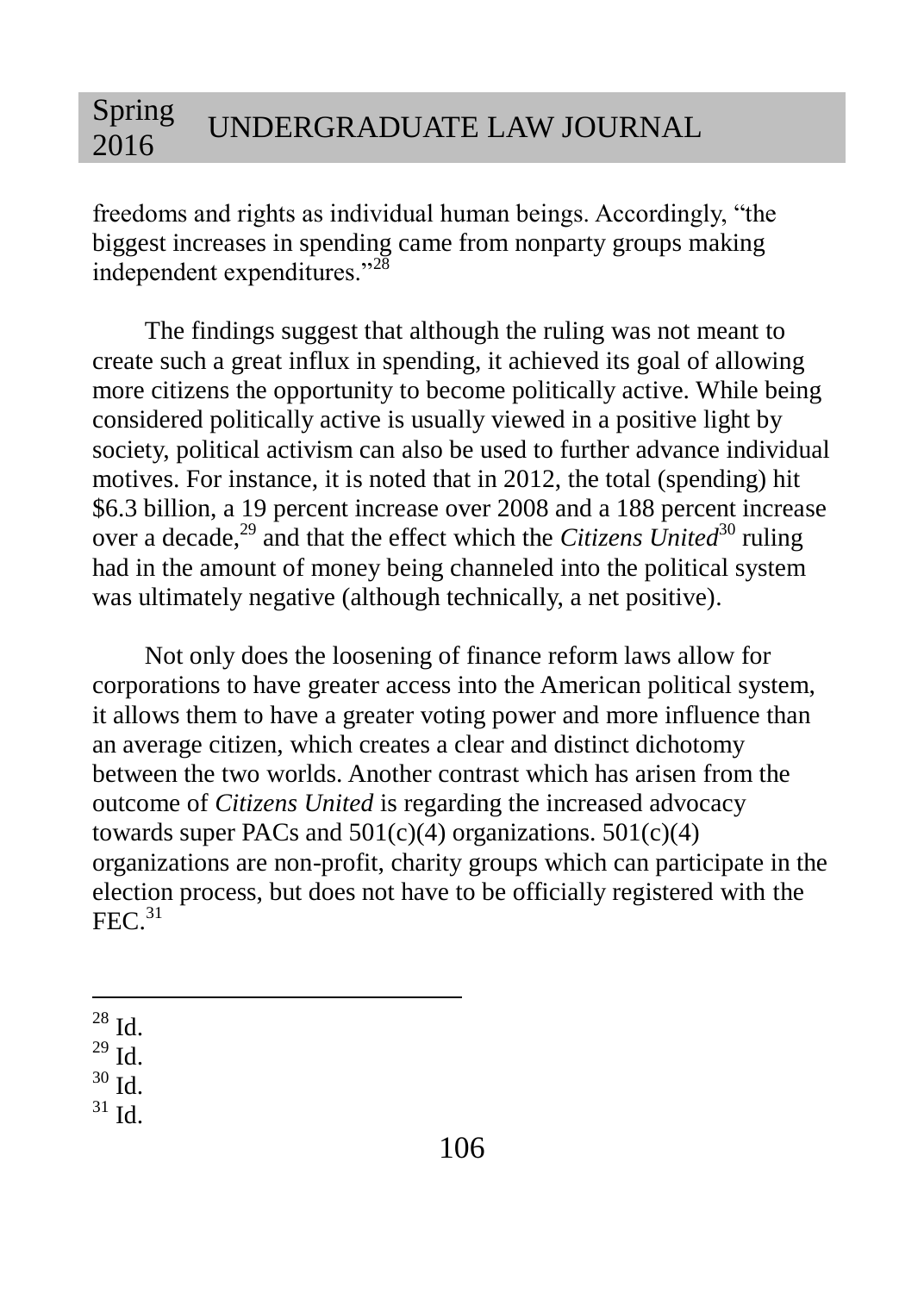The increase of  $501(c)(4)$  groups signifies that even larger amounts of money are being funneled into the political system, and that the money is becoming more difficult to track. For instance, since  $501(c)(4)$  groups do not have to register with the FEC, where they receive their funding from does not have to be disclosed. This means that multinational corporations and wealthy individuals have a means to fund their preferred candidate or party, while simultaneously remaining anonymous. There exists various methods for donors to conceal their trail of money, but some action has been taken to fight against trails of "soft" (untraceable) money. For instance, the DISCLOSE Act sought to require corporations to disclose political spending it associates with any election cycles.<sup>32</sup> While this act was meant to limit the powers granted to corporations in the *Citizens United* ruling, its use of the words "in association" give a broader interpretation to the text.<sup>33</sup> If a judge were to interpret a case regarding the DISCLOSE Act, he (or the jury) would have to decide that the actions of a corporation were deliberate in order to hide their political expenditures.

Laws like these resemble the effectiveness (or lack thereof) of the  $McCormick<sup>34</sup> case, which proved that vague policies and laws can only$ be effective if they are actively enforced. Although the policies mentioned before could succeed as implemented, the time and effort required to make sure that the rules are being followed would be too costly and constant enforcement would require too much effort. Although many cases sought to limit the effects of the *Citizens United* case, there were others which bolstered its effects. In the spring of

 $\overline{a}$  $32 \text{ Id}$ 

 $33$  Id.

 $34$  Id.